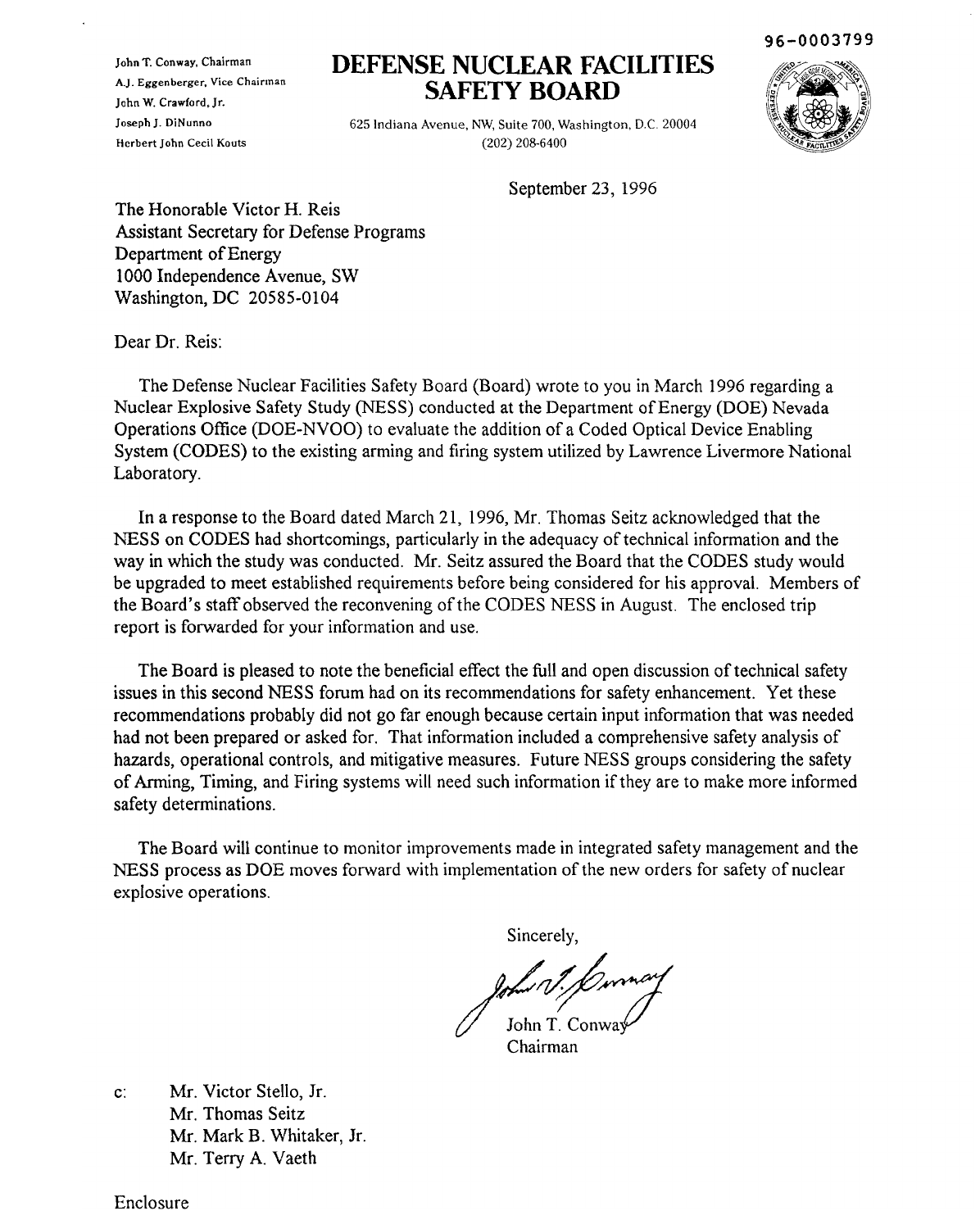## DEFENSE NUCLEAR FACILITIES SAFETY **BOARD**

September 3, 1996

| <b>MEMORANDUM FOR:</b> | G. W. Cunningham, Technical Director                                                                               |
|------------------------|--------------------------------------------------------------------------------------------------------------------|
| <b>COPIES:</b>         | Board Members                                                                                                      |
| FROM:                  | Cynthia A. Miller                                                                                                  |
| <b>SUBJECT:</b>        | Trip Report on the Reconvening of the Nuclear Explosive Safety<br>Study for the Coded Optical Device Enable System |

- 1. Purpose: This report documents Defense Nuclear Facilities Safety Board (Board) staff observations from the second convening ofthe Nuclear Explosive Safety Study (NESS) for the Coded Optical Device Enable System (CODES). The NESS Group reconvened August 13-15, 1996, to work through the Chairman's proposed changes to the February NESS Report, including a new recommendation section, and to upgrade the NESS Report for the Department of Energy Defense Program's (DOE-DP) approval.
- 2. Background: The staff reviewed the first convening of the CODES NESS in February 1996, and noted several deficiencies in a trip report that was subsequently forwarded to the DOE via a Board letter on March 6, 1996. In his response to the Board letter, dated March 21, 1996, Mr. Thomas Seitz, DP-20, concurred that the study had shortcomings and noted that members of his staff, who also observed the study, made similar observations regarding the adequacy of technical information and the way in which the study was conducted. Mr. Seitz also stated that the CODES study would be upgraded to meet established requirements before it would be considered for his approval. Consequently, the original NESS Report from February was never submitted by DOE-Nevada (NV) to DOE-DP for approval.
- 3. Summary: During the reconvened session, the group did a superb job in accomplishing the Chairman's objective, which was to review changes made to the report and upgrade it for submittal to DP-20. The group made significant revisions to most of the report; several corrections were made to technical sections, and findings sections were rewritten to reinstate the emphasis of concerns toned down in the February report. In the process, the open discussion and technical review of the CODES device that was missing from the February study was accomplished. Unfortunately, the group was working again without the benefit of adequate input documents. No new safety analysis, risk assessment, or additional information with respect to CODES response in credible abnormal environments or CODES impact on the safety of the existing system had been requested by or provided to the group. Without the benefit of upgraded input documents, the group, again, relied largely upon their expert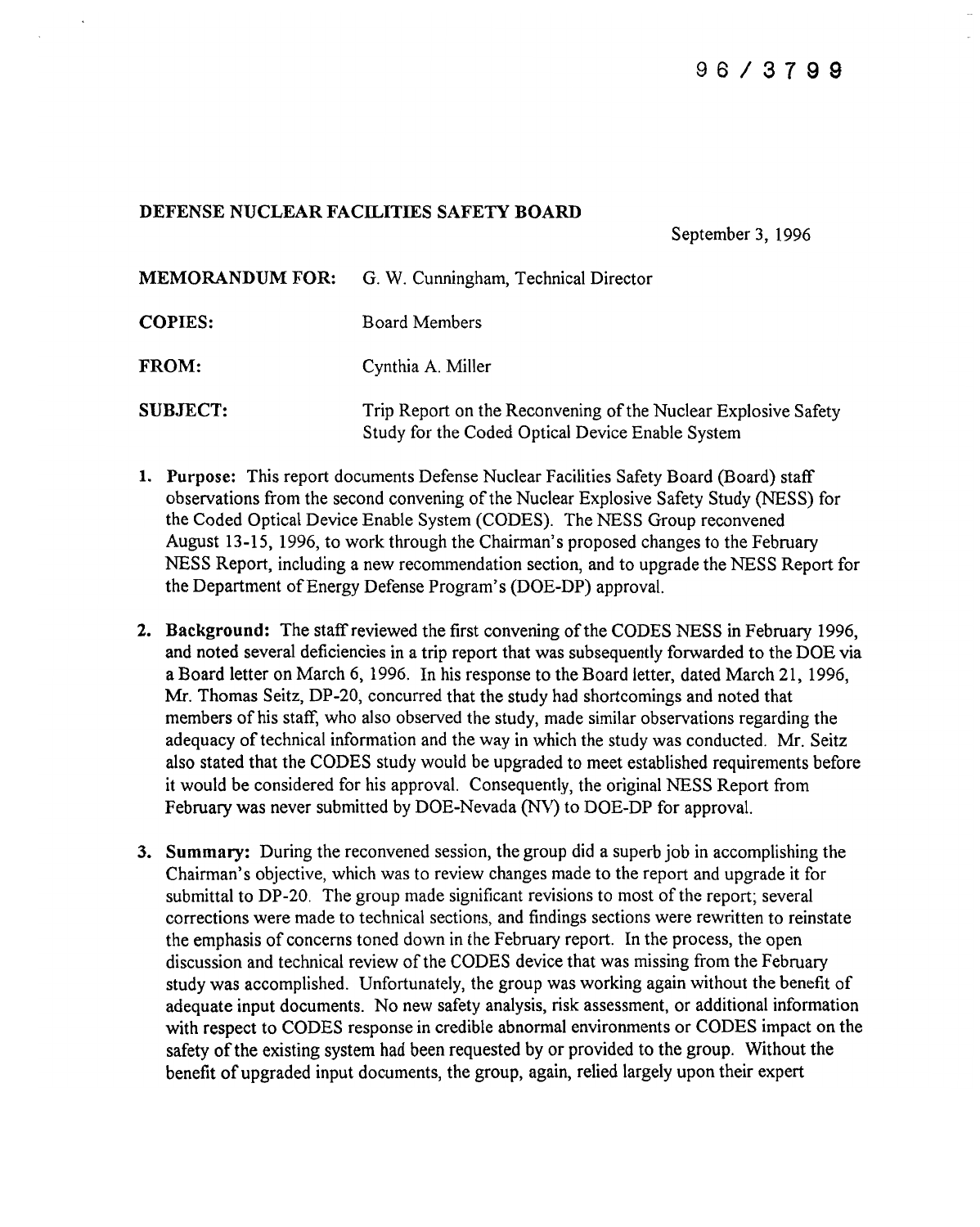judgement and experience (undocumented) base for technical analysis and safety determinations with respect to CODES.

**4.** Discussion: CODES was developed by Lawrence Livermore National Laboratory (LLNL) after the 1992 Arming & Firing/Timing & Control (A&F/T&C) NESS Master Study as an enhancement to the LLNL A&F system at the Nevada Test Site (NTS). CODES is intended to provide a measure of use control and an additional level of lightning protection to the LLNL arming and firing system at NTS.

In the February trip report, the staff noted several problems with the conduct ofthe CODES NESS and the safety analysis presented to the NESS Group, as highlighted below in italics. Although the revised report produced by the reconvened group addressed several deficiencies noted in the staff's trip report and resulted in two significant recommendations for enhancement of the nuclear explosive safety of the CODES device, the reconvened NESS did not alleviate the following deficiencies.

## a. Conduct of the NESS

- (1) *Input documents did not adequately address the potential impact on safetyfrom the introduction ofCODES into the A&F system.*
- *(2) The Memorandum on Nuclear Explosive Safety Study Interim Guidance directs that "all studies shall have a system risk analysis." An adequate risk analysis was not presented. The documented analysis ofabnormal events is incomplete and inadequate.*

Comment: Although they appeared to agree in February that they were not presented adequate information, new or augmented input documentation was not requested or provided to the NESS group. Several times the group tried to refer to the input documents to resolve new or revisited technical questions on design, safety analysis, or performance in abnormal environments and could not find the needed information.

- b. Safety Analysis
	- *(1) The study failed to assess the merits or shortcomings ofthe addition ofCODES to the A&F system from a safety analysis standpoint.*
	- *(2) Plausible accident scenarios that could affect the operation ofCODES and the A&F system were not discussed. The Interim Guidance states that "the response ofthat operation or system to abnormal environments is requiredfor input to the NESSG. "*